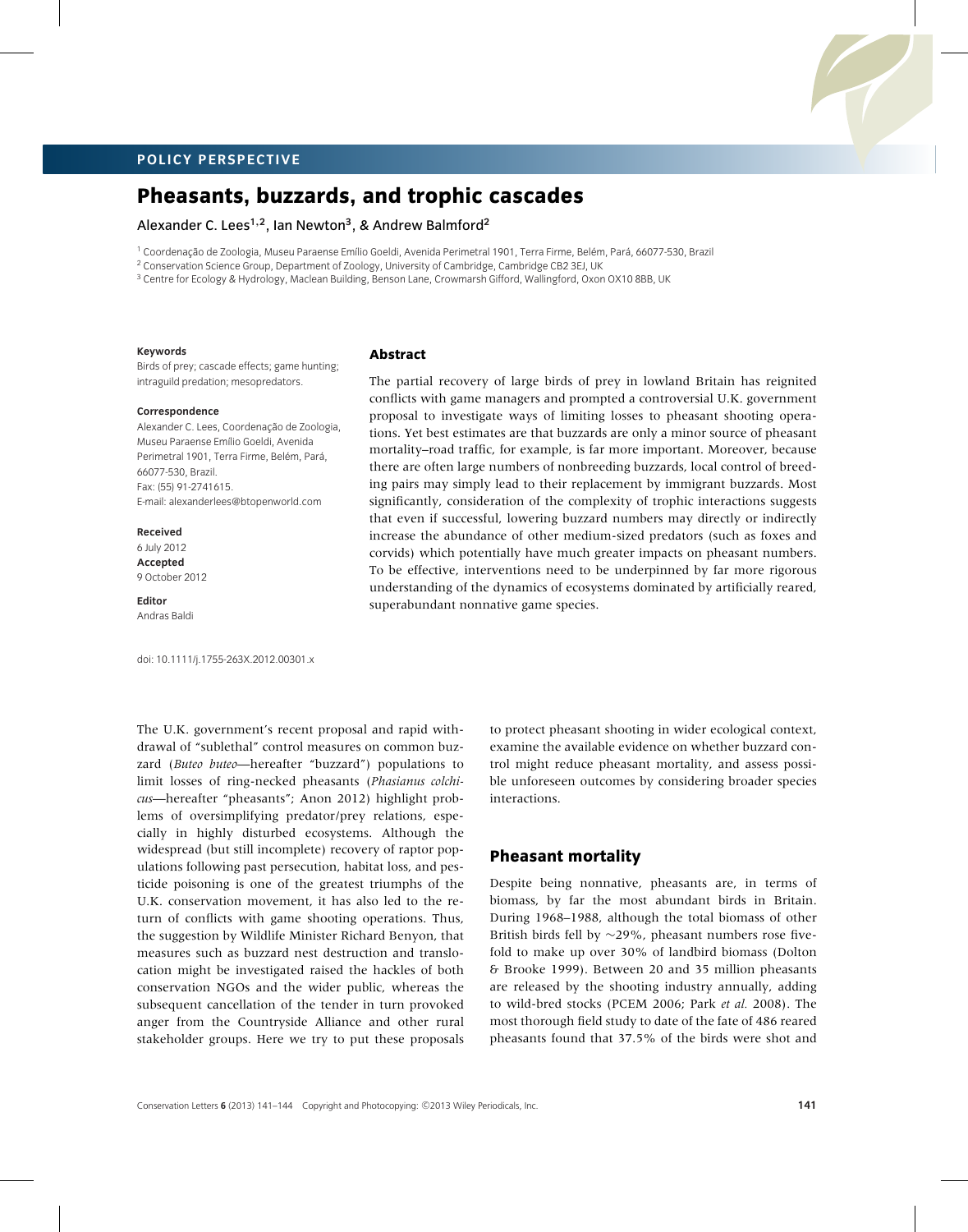

Figure 1 A simplified conceptual map of interspecific interactions involving buzzards, pheasants, and people. Arrow width is roughly proportional to population-level effect size; arrow colour denotes effect on species at arrow tip (red  $=$  negative, green  $=$  positive, with two-way effects given by two-way arrows). Direct negative impacts of buzzards on pheasants may be more than offset by their predation of medium sized predators

(mesopredators) that kill pheasants or predation of rabbits that would otherwise support elevated mesopredator populations. For simplicity, many interactions (such as impacts of vehicles on pheasants and of pheasants on woodland flora and invertebrates) are not shown, whereas arrows for those discussed in the text are marked by a black border. Full reference list for each interaction is provided in the Supporting Information.

36% predated or scavenged—principally by foxes (*Vulpes vulpes*; Turner & Sage 2003). In this study, raptors were implicated in the deaths of *<*1% of individuals, whereas a detailed study on buzzard predation on pheasants in Dorset that found they kill ∼4% (Kenward *et al.* 2001). A further 5–13% are killed on the roads. In addition to the overlooked economic cost of ∼3 million vehicle collisions each year (e.g., Erritzoe *et al.* 2003; Anon 2008), the resulting subsidy of medium-sized predators through scavenging on roadside carcasses and on unretrieved shot birds (cf. Mason & Macdonald 1995) probably leads to enhanced predation on pheasants and many other smaller birds and mammals (e.g., cf. Ritchie & Johnson 2009; Fletcher *et al.* 2010). These results are comparable to many published European studies which typically report that raptors account for a relatively small proportion of mortality among released pheasants (e.g., Valkama *et al.* 2005; Park *et al.* 2008). Other studies have revealed substantial impacts of other mesopredators, such as foxes and corvids, on game bird numbers (Tapper *et al.* 1991; Fletcher *et al.* 2010).

# **Policy efficacy**

Besides their evidently minor contribution to pheasant mortality, the demography of buzzards raises doubts about the feasibility of reducing predation on pheasants by local-scale nonlethal control. It is estimated that for each paired buzzard in well established populations in southern Britain there are up to three additional nonbreeding birds (Kenward *et al.* 2000). So, even if individuals are prevented from breeding, any buzzards that are translocated (or killed) are likely to be quickly replaced by immigrants from adjacent poorer quality habitats. Two recently prosecuted Shropshire gamekeepers discovered the extent of such immigration for themselves when they illegally killed over 100 buzzards on one estate in less than 6 months (Evans 2008). A more promising approach to reducing buzzard predation lies in making pheasant release pens less accommodating as raptor hunting grounds—by encouraging shrubs rather than ground cover, by locating pens where there are few perches for buzzards, and perhaps by higher density releases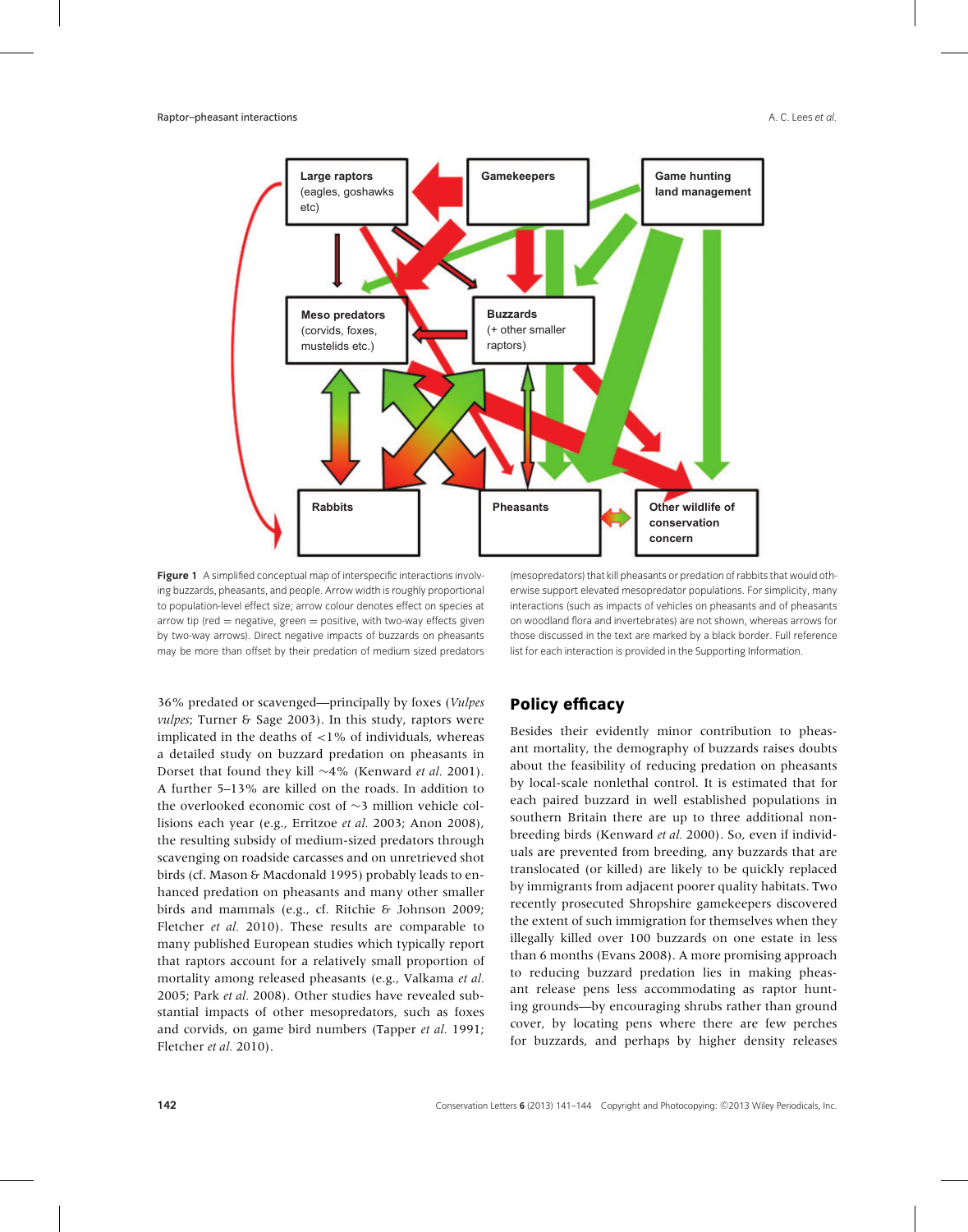(Kenward *et al.* 2001). Research into such preventative measures formed part of the abandoned proposal and would appear potentially fruitful for all concerned.

### **Trophic interactions**

Practicalities aside, consideration of trophic interactions shows that the notion that a single predator species can straightforwardly lower the availability of game prey for human hunters (and that this can be prevented by removing predators) is a gross simplification (see Figure 1; Yodzis 2001; Estes *et al.* 2011). Although buzzards may have a minor negative impact on game populations by direct predation, this may be more than compensated by buzzard predation on other predators such as corvids which, through nest predation, may have significant impacts on the reproductive success of the wild breeding stock of pheasants (cf. Milonoff 2004). Moreover because buzzards mostly feed on rabbits (*Oryctolagus cuniculus*; which cause agricultural damage reckoned at £180 million annually [Williams *et al.* 2010]), removing buzzards may impose subtle economic penalties on landowners (and not only on those who release pheasants)—as well as leading to increased numbers of foxes, which kill at least four times as many pheasants as do buzzards (despite foxes being controlled). Last, examination of interspecific interactions suggests that limitation of buzzard populations might take place naturally if illegal persecution of apex avian predators is stopped and their full return to lowland Britain encouraged. Persecution of many raptor species continues to limit their population expansion into parts of their former range (e.g., Newton 1979; Etheridge *et al.* 1997; Smart *et al.* 2010). Such apex predators may exert considerable influence on community structure through top-down control; species such as golden (*Aquila chrysaetos*) and white-tailed eagles (*Haliaeetus albicilla*), goshawks (*Accipiter gentilis*), and eagle owls (*Bubo bubo*) may not only limit buzzard numbers through intraguild predation but also reduce populations of foxes and other medium-sized predators (cf. Sergio & Hiraldo 2008). However, attitudes toward these top predators are still frosty in parts of Britain; for example a recent abandoned proposal to reintroduce white-tailed eagles to East Anglia encountered strong opposition from some rural landowners (e.g., Worthington 2010). Investment in conservation of top avian predators constitutes "trophic upgrading" (cf. Estes *et al.* 2011) which may have concomitant benefits for game hunting and biodiversity targets alike.

# **Conclusions**

Conservationists have voiced widespread concern that the Benyon proposal risked inadvertently greenlighting

wider raptor persecution at a time when illegal persecution already looks set to drive hen harriers (*Circus cyaneus*) to extinction in England. By viewing human–predator conflicts through a simplistic one-predator, one-prey lens we suggest that the plan was also ill-conceived scientifically. By ignoring their population biology and interactions with other species, ad hoc local control of predators such as buzzards could just as likely exacerbate losses of pheasants as reduce them. The potential benefits of pheasant shooting to conservation in lowland Britain through land-management regimes that may be positive for many nongame species—have been extensively reviewed (e.g., Oldfield *et al.* 2003) but neither the impacts of pheasant community monodominance on other wildlife, nor indirect shooting impacts (such as lead shot poisoning or disturbance) have received significant scientific attention. Potential community-level impacts may include competition with other bird species for food resources (Fuller *et al.* 2005), and potential transmission of parasites and pathogens to other sympatric species (e.g., Tompkins 2001, but see Sage *et al.* 2002). In the future, effective game management interventions will require far more rigorous analysis of the ecological, conservation, and economic consequences of maintaining supernormal densities of introduced game species than has been achieved so far.

## **Acknowledgments**

We thank Rhys Green, Ben Phalan, Jen Smart, William Sutherland, and three anonymous reviewers for comments on the manuscript.

# **Supporting Information**

Additional Supporting Information may be found in the online version of this article at the publisher's web site:

#### **Key references for figure.**

#### **References**

- Anon. (2008) *Post office<sup>®</sup> counts the cost of wild animal accidents*. www.deercollisions.co.uk/web-content/ftp/ PoReleaseMar08.pdf (visited Sept. 6, 2012).
- Anon. (2012) *Myth bust: reports that Defra is proposing to cull buzzards*. www.defra.gov.uk/news/2012/05/24/myth-bustreports-that-defra-is-proposing-to-cull-buzzards/ (visited May 31, 2012).
- Dolton, C.S. & Brooke, M.de L. (1999) Changes in the biomass of birds breeding in Great Britain, 1968–88. *Bird Study*, **46,** 274-278.
- Erritzoe, J., Mazgajski, T.D., Rejt, Ł. (2003) Bird casualties on European roads—a review. *Acta Ornithol*., **38,** 77-93.